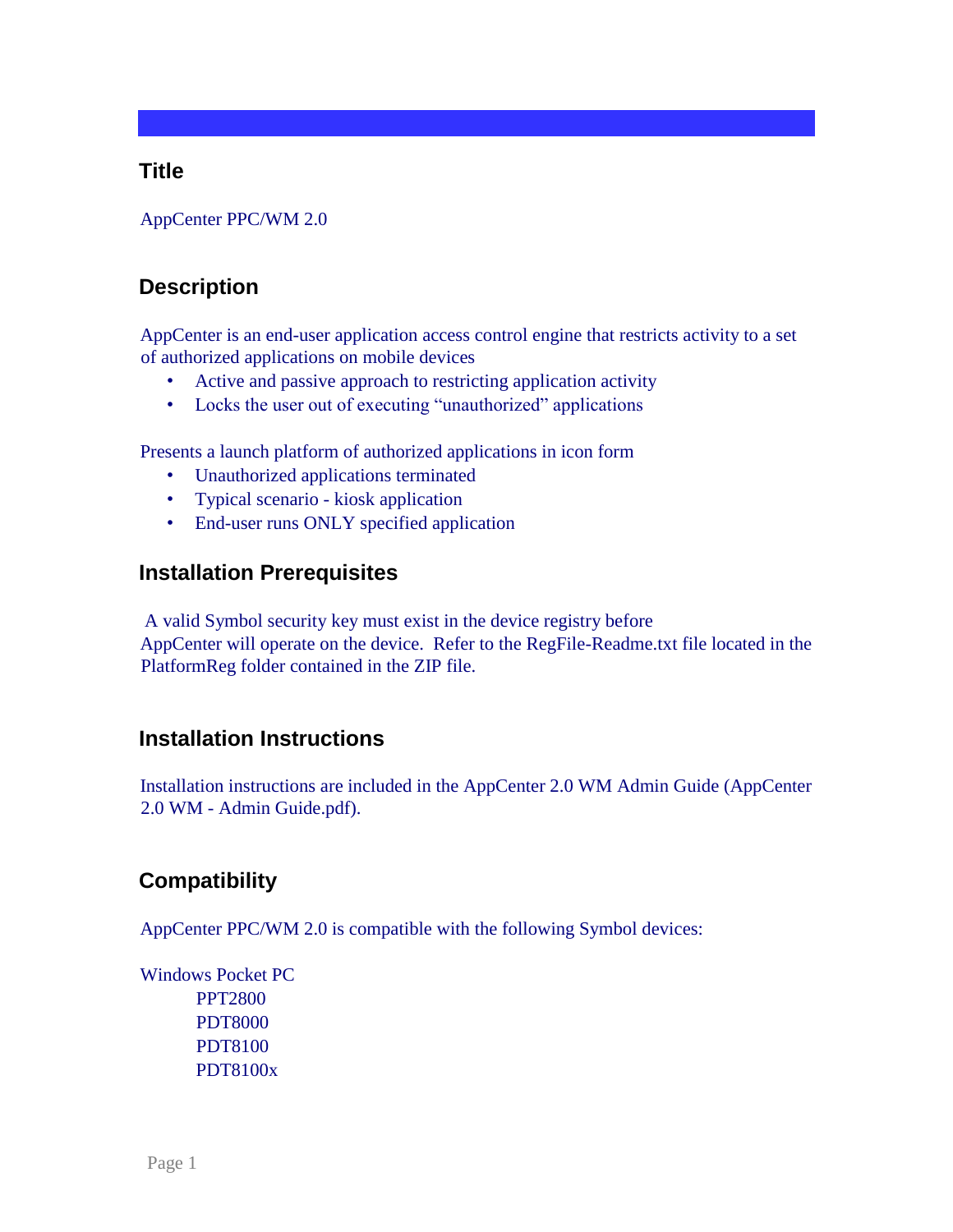Windows Mobile 2003 PPT2800 PDT8000 PDT8100 PDT8100x PPT8800 MC9000-G/K/S MC50 Windows Mobile 5.0 MC<sub>35</sub> MC70 MC9090-G/K/S Windows Mobile 6.x MC<sub>35</sub> MC<sub>55</sub> MC70 / MC75 / MC75A MC9090-G/K/S VC6096 MC9500 MC3100 FR6000 FR6800 ES400 MC<sub>65</sub> MC9100 MC45 MC67; including dual-radio MC9100

# **Version History**

- 1. Fixed an issue where the HideMenuBar setting wasn't working for some MFC programs.
- 2. There is a new setting named UseWinsockForIpAddress that is used in conjunction with the DisplayIpAddress setting. The new setting defaults to true and should provide more reliable display of the IP address with no need to ever manually enter an adapter name.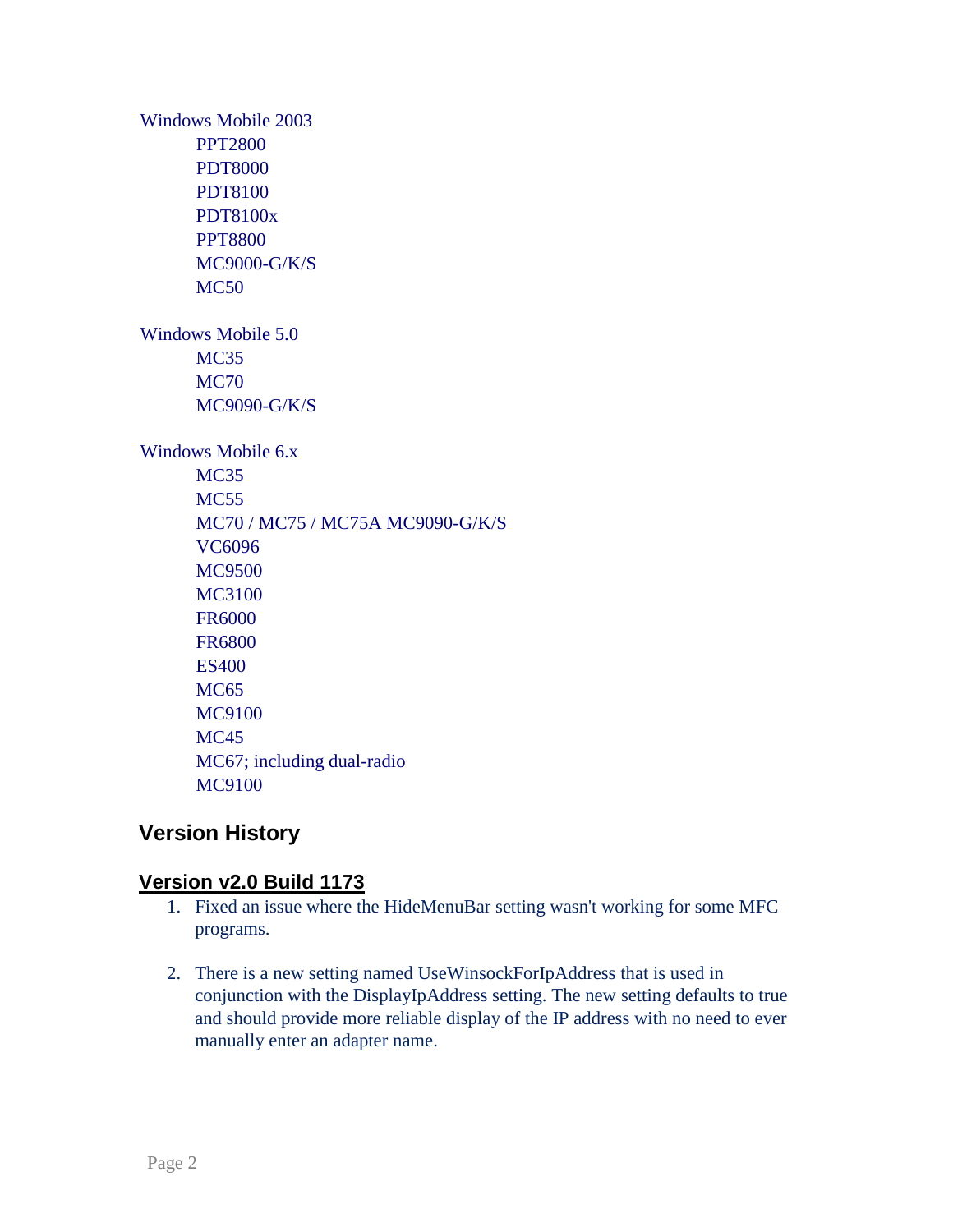One difference from previous behavior is that if both a WLAN and WWAN IP address are available, the UseWinsockForIpAddress method will display the WLAN IP. The previous methodology would display the WWAN IP.

If the older behavior is preferred, set UseWinsockForIpAddress to false. The new setting has no effect unless DisplayIpAddress is true.

- 3. Improved the logic for automatically locating the correct adapter used by the DisplayIpAddress setting.
- 4. AppCenter no longer disables the Today screen. This was causing problems on some devices during clean boots.
- 5. It appears that calibration may sometimes cause AppCenter problems on WM65 clean boots, so AppCenter now provides the option of delaying calibration until 15 seconds after AppCenter launches. To activate this option, simply use the Welcome.Not method to disable default calibration.
- 6. The MSP AppCenter Plugin has been brought up to date.

The DefDoc is now version 1.23 and supports the ShowKeyStates and UseWinsockForIpAddress settings.

In order to access the ShowKeyStates setting, "WM Build 1097 Support" must be set true.

In order to access the UseWinsockForIpAddress setting, "WM Build 1161 Support" must be set true.

The new settings are under "Configure Options->WM Specific Settings".

#### **Version v2.0 Build 1127**

- 1. WM65+ AppCenter now uses TAPI rather than RIL to determine WAN signal strength.
- 2. Specifying an AlternateTitle of [WANSS] will display the raw WAN signal strength as the AppCenter title. This feature works with both RIL and TAPI. For RIL the minimum and maximum possible signal strengths are also displayed. For TAPI the minimum and maximum signal strengths are always 0 and 65535 and are not displayed. When this feature is active, the raw signal strength is also logged each time there is a change. Additionally a sound is played on each change. This feature is meant for debugging purposes and is not for normal use.

#### **Version v2.0 Build 1109**

1. Fixed a problem with the TodayScreenInterval setting on Simplified Chinese devices.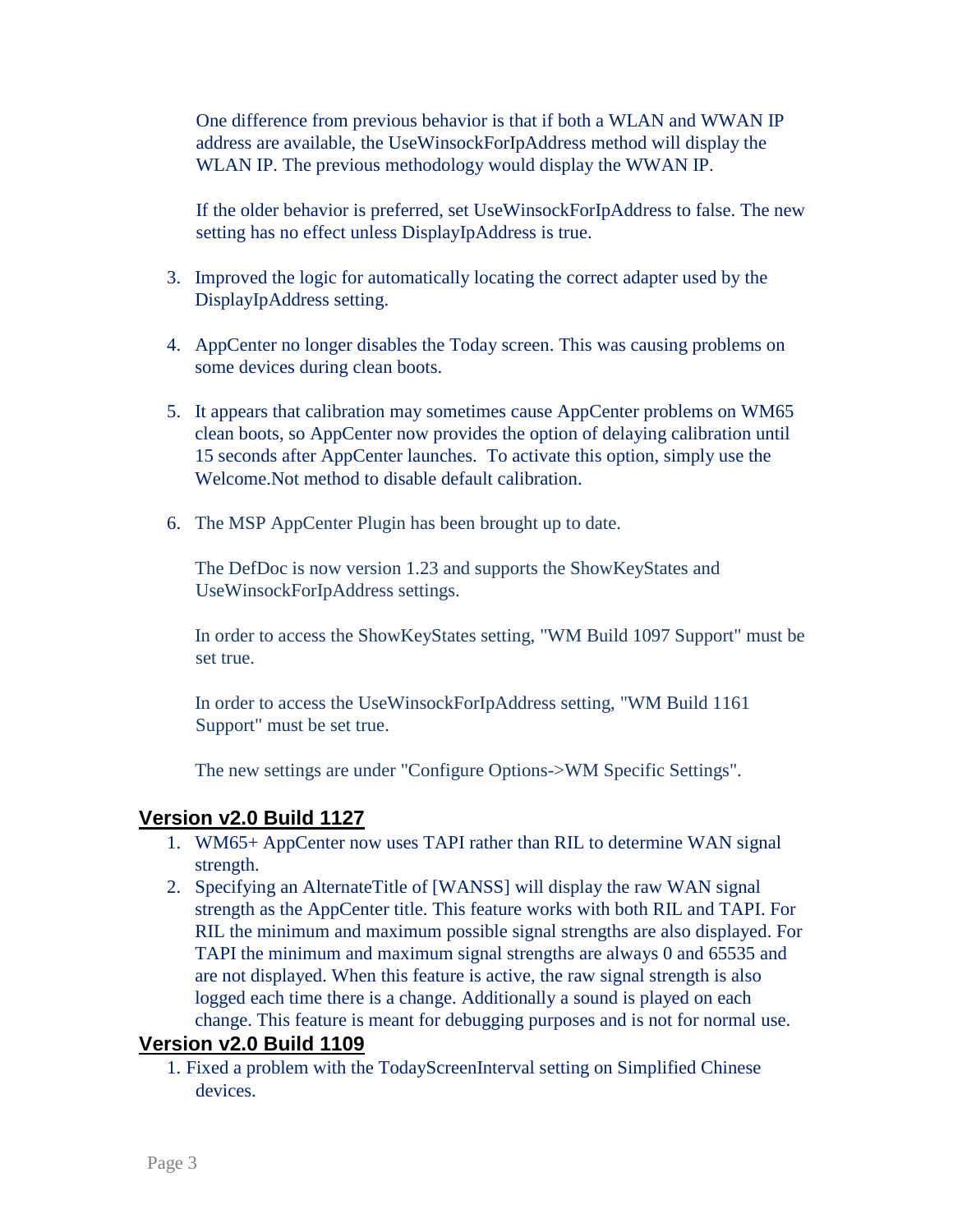## **Version v2.0 Build 1105**

1. AppCenter now supports a ShowKeyStates setting. The default is false for backward compatibility. When set true, AppCenter displays the current state of the Alpha, Func, Shift, Ctrl and Alt keys on the AppCenter taskbar. HideStartMenu must be true and ShowStandardIcons must be false for key states to be displayed.

The new setting can be changed on the AppCenter Admin program's Keys tab. To turn on keys states via the MSP plugin, first enable "WM Build 1091 Support" and then "Enable Expert Mode" at the bottom of the screen, just after "Action 15". Add "ShowKeyStates True" to an empty configuration line.

ShowKeyStates is supported only on devices, except for the ES400 and MC65 devices, which are not supported.

To turn off the default WM key state display on the menubar, add the following registry setting and reboot.

#### [HKEY\_LOCAL\_MACHINE\HARDWARE\DEVICEMAP\KEYBD] "ShowKeyIcon"=dword:0

2. If an application isn't processing messages, AppCenter can't retrieve the application's window title. Previously in this situation, AppCenter waited for 1 second and then set the window title to a blank string. Now AppCenter waits 2 seconds and if the title can't be retrieved, sets the title to "Unavailable". The 2 second wait gives AppCenter a better chance of retrieving the window title and "Unavailable" makes it clearer what is going on when AppCenter can't retrieve the window title and needs to log a rejected window. To approve an application that doesn't always process messages, the best method is to approve  $*|*.$  If that isn't an option, you can also add "Unavailable" as an approved window, for example, "Unavailable|Dialog".

7. Based on customer feedback, the new behavior of the red phone key instituted in build 1067, has been reverted to the previous behavior. Additionally, some problems with the previous behavior have been fixed. The red phone key behavior is as follows:

The red phone key will hang up an active call regardless of what application is in the foreground.

When there isn't an active call, the red phone key is ignored unless the phone application is in use. This includes any applications such as Contacts or Text that were reached via the phone application. In these cases, pressing the red phone key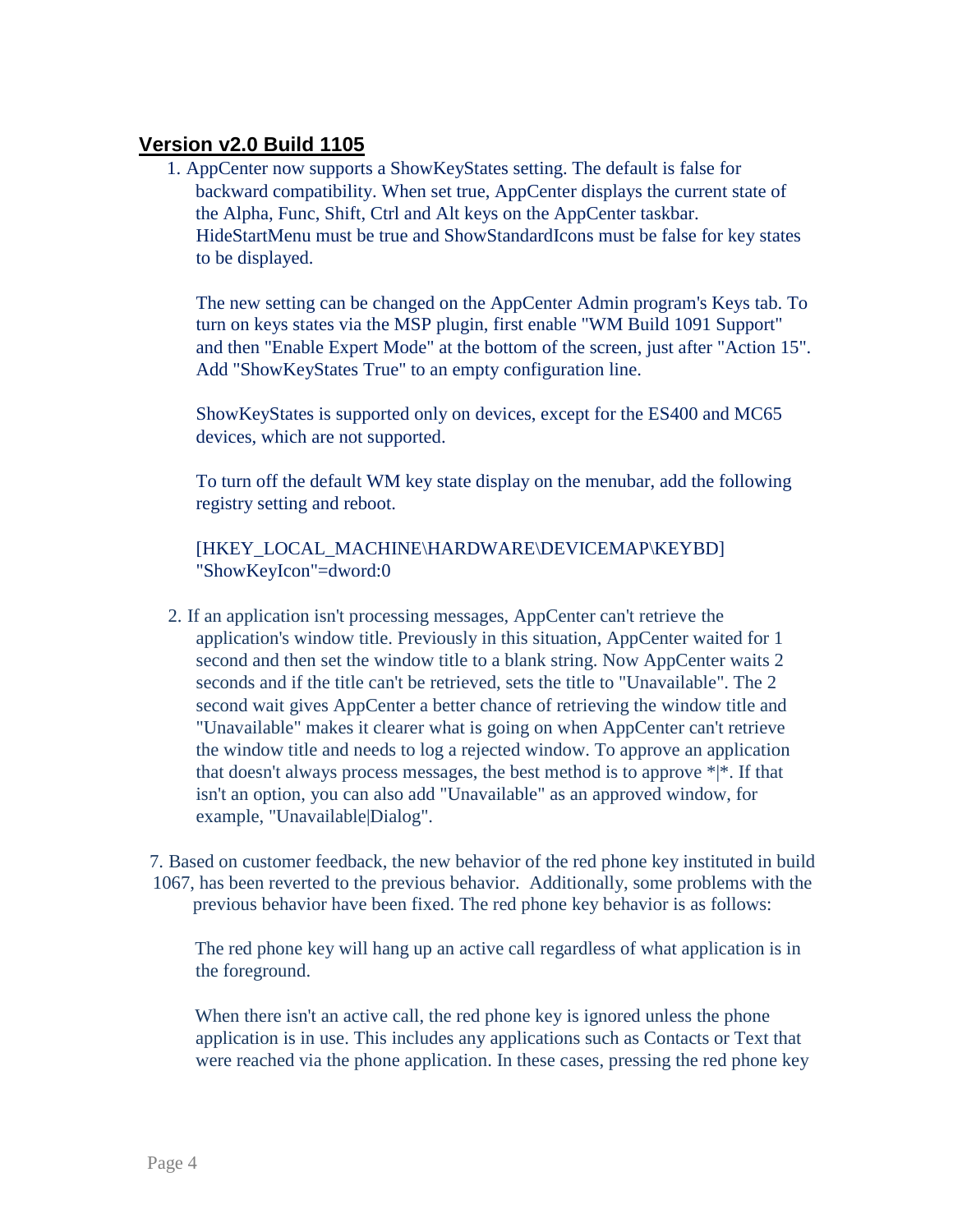returns the user to the application that was being used before the phone app was activated.

#### **Version v2.0 Build 1091**

- 1. WM 6.5 changed how password masking behaves. Password characters are briefly displayed before changing to asterisks. This version of AppCenter works around this problem. Password characters are no longer exposed in WM 6.5.
- 2. AppCenter no longer disables the SettingsUI program, but rather ensures that AppCenter starts after SettingsUI. This solves the taskbar subclassing conflict that existed between the two.
- 3. The taskbar window procedure watchdog has been removed as it caused problems with Wavelink.
- 4. Depending on the device, tapping the WM 6.5 taskbar either brings up the WM 6.5 taskbar ribbon or the SettingsUI program. Under default AppCenter settings, with ShowStandardIcons true, neither is approved and will briefly open before AppCenter hides them again.

To completely disable SettingsUI/Ribbon, set the new DisableStandardIconTaps setting to true. Now taskbar taps are ignored unless ShowHome is true in which case, tapping anywhere on the taskbar returns you to AppCenter. DisableStandardIconTaps is only supported on WM65+, defaults to false, and has no effect on the normal AppCenter taskbar.

To completely enable SettingsUI:

- a) Add SettingsUI.exe to the System approved EXE names.
- b) Set ShowStandardIcons true for System.

To completely enable the WM 6.5 taskbar ribbon:

- a) Add \*|Confettiplus\* to the Shell32 approved window titles.
- b) Set ShowStandardIcons true for Shell32.
- 5. The AlternateTitle config file setting now supports special tokens. Tokens are designated by surrounding keywords with square brackets. If a token is invalid, [Invalid Token] will display as the title. If a token is not supported on a device, [Not Supported] will display as the title.

Specifying an AlternateTitle of [ESN] (Electronic Serial Number) will display the results of the GetESN function as the title. Not all devices support this function. Some devices will return 0000000000000000 as the serial number. The System Info applet under Settings can be used to check the value of ESN.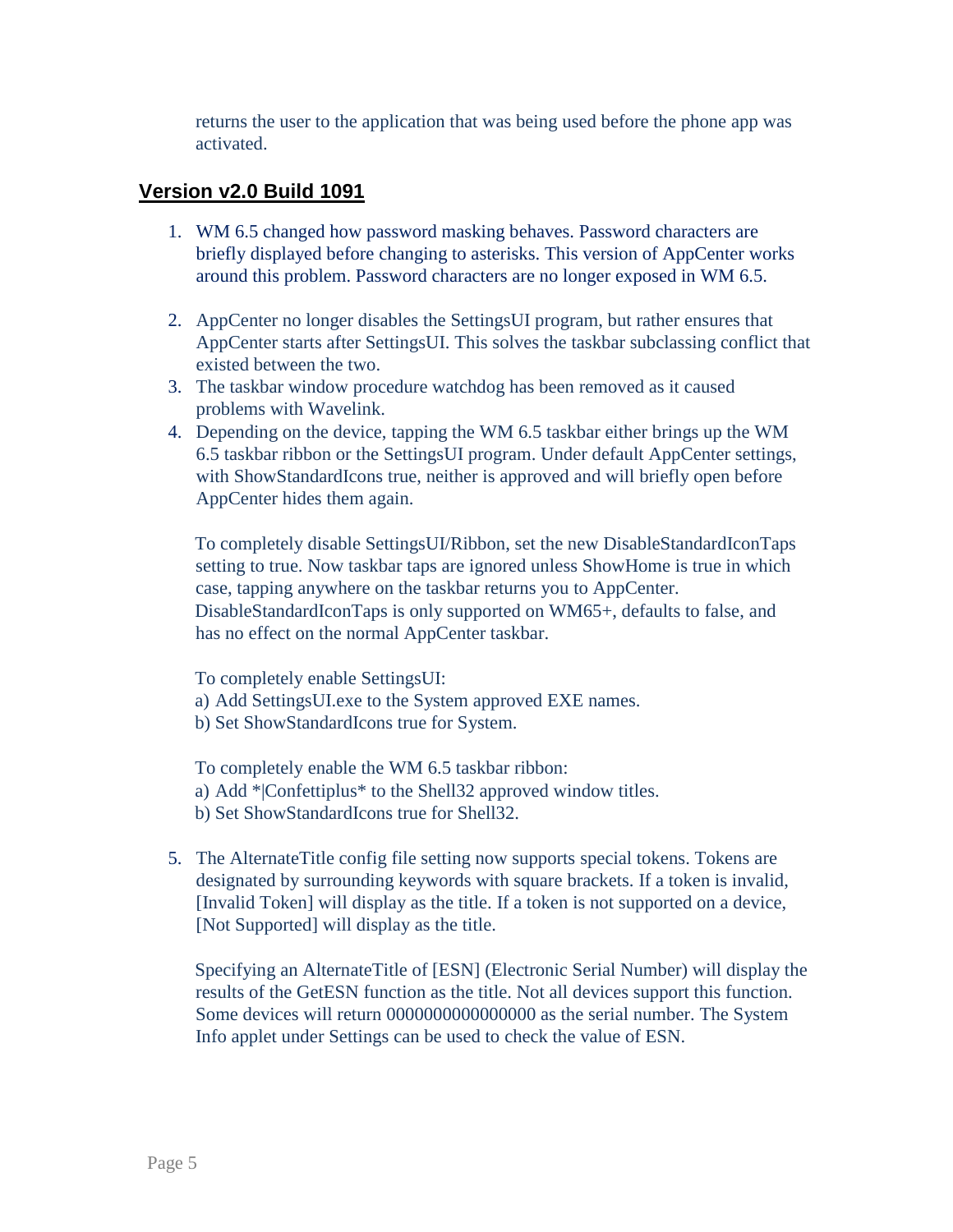Specifying an AlternateTitle of [UUID] will display the results of the GetUniqueUnitIdEx function as the title. Most devices support this function. The System Info applet under Settings can be used to check the value of UUID.

Specifying an AlternateTitle of [DeviceID] will display the results of IOCTL\_HAL\_GET\_DEVICEID as the title. This is a generic call that can be used on all Windows Mobile devices. Often the results of UUID and DeviceID are identical.

Specifying a registry key and value inside square brackets will display the registry value as the title. Only string values are supported. A full registry key should be specified followed by a colon and the value name (no spaces). If the default value for the registry key is desired, leave off the colon and value name.

```
Examples: 
   AlternateTitle [ESN] 
   AlternateTitle [UUID] 
   AlternateTitle [DeviceID] 
   AlternateTitle "[HKEY_LOCAL_MACHINE\SOFTWARE\XYZ 
Incorporated]" (Default value) 
   AlternateTitle "[HKEY_LOCAL_MACHINE\SOFTWARE\XYZ 
Incorporated:Title]"
```
- 6. Support for the new DisableStandardIconTaps setting has been added to the AppCenter MSP plugin. First enable "WM Build 1091 Support" and then access the setting under "Configure Options->WM Specific Settings".
- 7. An expert mode has been added to the AppCenter MSP plugin. First enable "WM Build 1091 Support" and then "Enable Expert Mode" at the bottom of the screen, just after "Action 15". Lines entered in expert mode will be added verbatim at the end of the AppCenter-User.cfg file and will override any previous settings. In general, expert mode is intended for new AppCenter settings that haven't yet been added to the plugin.
- 8. Under WM 6.5, AppCenter now disables admin login for 30 seconds the first time AppCenter starts after a reboot. This solves a problem, where some devices were locking up when exiting AppCenter shortly after a reboot.
- 9. When starting AppCenter at boot time, other programs were not receiving the ESC key when pressed. This has been fixed.

# **Version v2.0 Build 1067**

1. Fixed an issue with Internet Explorer on MC55 WM 6.1 devices when HideMenuBar was set true. AppCenter now waits 2 seconds before hiding the IE menu bar on WM 6.1 devices. Because booting can interfere with the timing of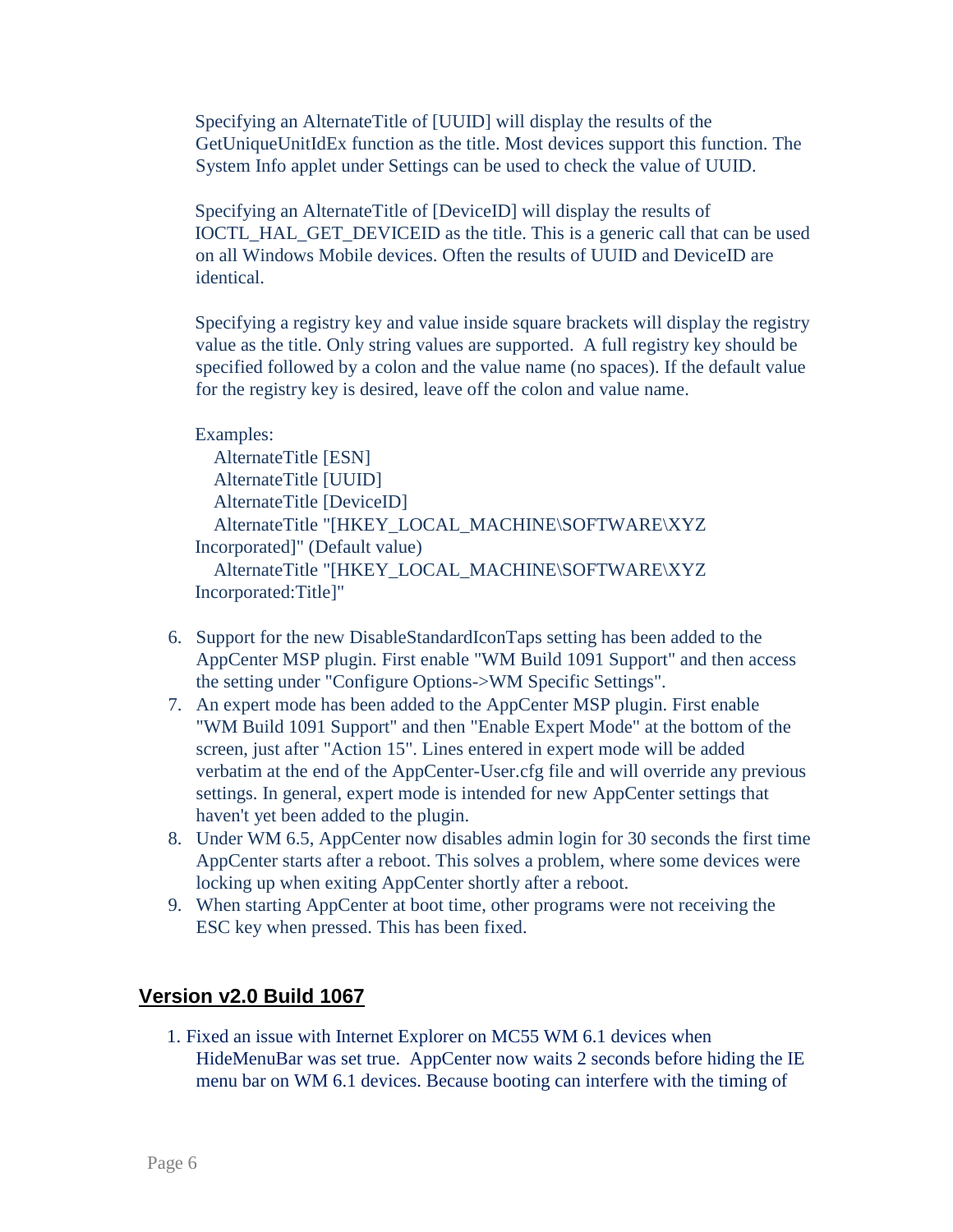this fix, it is recommended that IconsDisabledCount be set to 10 seconds so IE can't be manually launched immediately on startup. If auto-starting IE, it is recommended that the StartupDelay be set to 10 seconds.

- 8. The red phone key behavior in AppCenter has been modified to be more consistent with standard Windows Mobile behavior. When a phone call is in progress, AppCenter will hangup the call and remain in the current application. At all other times, pressing the red phone key will return you to the AppCenter screen regardless of what application you are currently in.
- 9. AppCenter now adds info to the log file to indicate whether the config file was successfully loaded and whether a default config file was created. The following log entries are possible:

Loaded config file from:

\Program Files\AppCenter\AppCenter-User.cfg

No config file found. Creating default config file at:

\Program Files\AppCenter\AppCenter-User.cfg

Error! Unable to open existing config file at:

\Program Files\AppCenter\AppCenter-User.cfg

10. AppCenter now deletes the log file at startup. All items in the log are now only from the most recent run of AppCenter.

## **Version v2.0 Build 1045**

- 1. Added support for MC65.
- 2. Fixed an issue where the red phone key was allowed during cellular data calls. The red phone key is now only allowed during voice calls.
- 3. HideDoneButton now works on WM 6.5 devices.
- 4. Case sensitive passwords are allowed once more.
- 5. The window caching logic has been improved.

- 1. Added support for ES400.
- 2. AppCenter now disables the SettingsUI.exe program. This program replaces the standard Windows Mobile behavior when you tap on the taskbar. In some rare instances, a warm boot is required before SettingsUI.exe is disabled.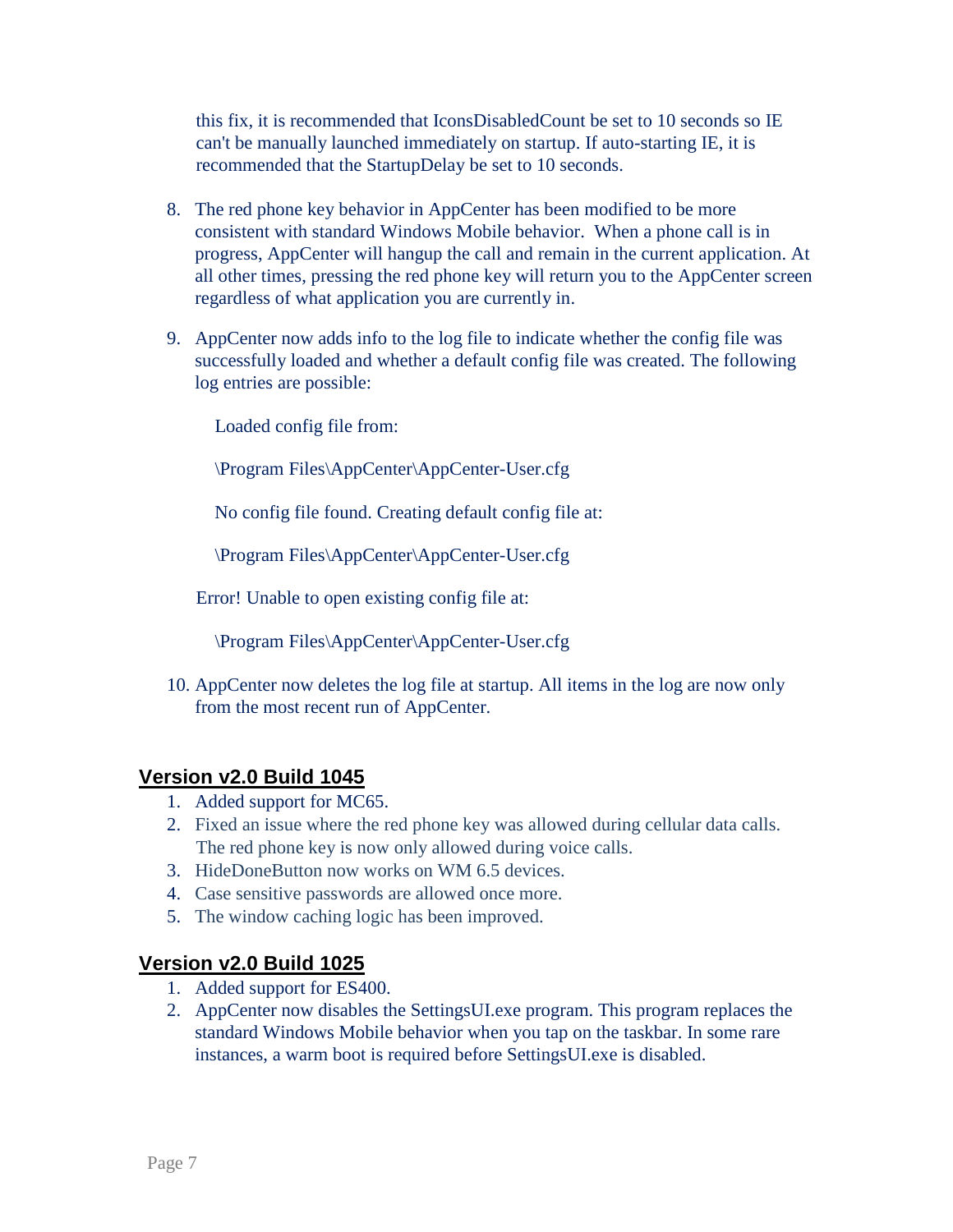- 3. The TodayScreenInterval default value has been changed to zero for WM 6.5+. This disables the TodayScreenInterval behavior, which appears to be no longer needed under WM 6.5.
- 4. The changes made in build 987 to support WM 6.5 now apply only to WM 6.5 build 23034+. Earlier versions of WM 6.5 hadn't yet implemented the skinnier taskbar or moved the start icon to the menubar.
- 5. The methodology of disabling the start icon in WM 6.5 build 23034+ has been changed as the previous method was occasionally causing other programs such as Calendar to crash.
- 6. The AppCenter volume icon and the volume keys stopped working correctly in WM 6.5. This has been fixed in WM 6.5 build 23034+. On these devices the volume icon works slightly differently than on WM 6 and earlier. Tapping the volume icon behaves the same as pressing a volume key in that the current volume sounds and the volume dialog will automatically close 2 seconds after the last modification to the volume settings.
- 7. On WM 6.5 builds earlier than 23034, volume is not fully supported. If using the AppCenter taskbar, ShowVolume and VolumeKeysAllowed should be set to false. If access to volume is required, the ShowStandardIcons setting should be set to true.
- 8. A new volume icon has been added to the AppCenter taskbar to show when the volume is set to vibrate.
- 9. Portable Network Graphics (PNG) files are now supported in the IconFile setting for approved programs. Any size PNG file can be used, but will be shrunk to 32x32 or 16x16 depending on the ViewMode setting used. Transparency is not currently supported for PNG files.

- 1. Added support for WM 6.5. The HideStartMenu, HideSip and HideDoneButton settings disable, rather than remove the associated icons from the menu bar.
- 2. The new ShowDate setting allows displaying the date on the taskbar. ShowDate can be used in conjunction with ShowTime to display only the date, only the time, both or neither. The date is displayed in the short format as specified in the device's Regional settings. The default is false which is compatible with previous versions.
- 3. The taskbar date/time are now shown in the same font as the title.
- 4. The TaskbarTextColor and TaskbarBackgroundColor settings added in the last version, now default to zero, which indicates that AppCenter should calculate the colors based on the Windows CE version. This is compatible with previous versions.
- 5. A Taskbar(2) tab has been added to the Admin Options dialog in support of the TaskbarTextColor and TaskbarBackgroundColor settings. The TitleBold and TitleFontSize settings have been moved from the Title tab to the Taskbar(2) tab.
- 6. Both the View and Taskbar(2) tabs of the Admin Options dialog now support a preview of what the settings will look like.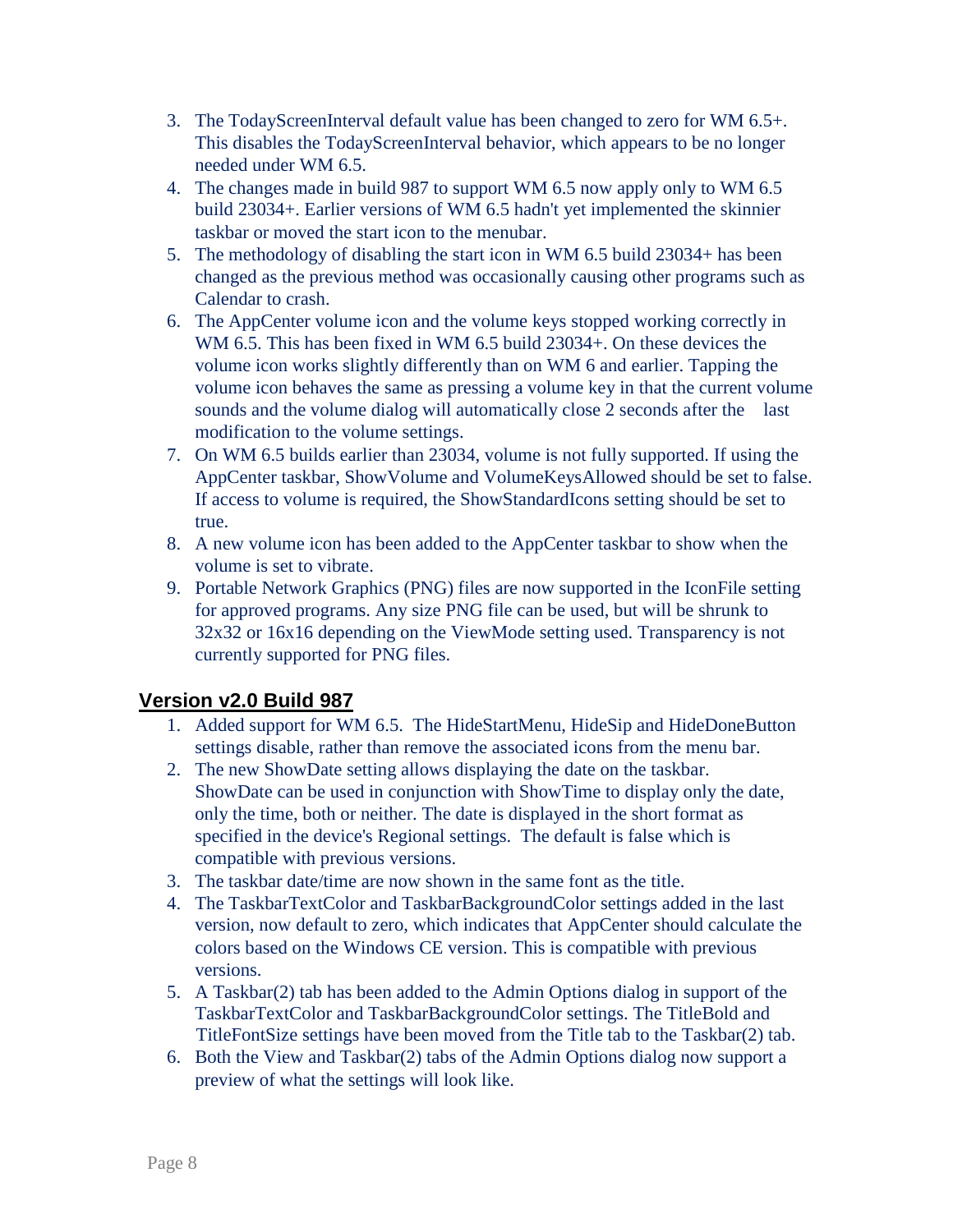7. As of this version, AppCenter will no longer convert old registry settings to the config file format introduced in 2005.

## **Version v2.0 Build 955**

1. Additional options have been added for Taskbar colors. TaskbarTextColor controls the color of the text and icons on the taskbar. TaskbarBackground color controls the color of the taskbar background.

#### **Version v2.0 Build 947**

- 1. Added support for FR6000 and FR6800 devices.
- 2. Fixed an issue with the TodayScreenInterval logic.

## **Version v2.0 Build 941c**

1. Added support for MC3100.

## **Version v2.0 Build 941b**

1. Added support for MC9500.

#### **Version v2.0 Build 941**

- 1. AppCenter now supports connectivity icons for Edge, 3G, HSDPA and EVDO. Previously only GPRS and 1XRTT were supported.
- 2. The new TodayScreenInterval setting allows control over previously hard coded behavior that fixes a Windows bug. On WM6 devices with phones, the phone app doesn't create its dialog windows until the Today screen displays. If an app such as AppCenter or Pocket IE is configured to start with the device, the Today screen often doesn't display and the green phone button then can't display the missing phone dialog. When TodayScreenInterval is non-zero AppCenter brings the Today screen to the foreground after the specified number of seconds. AppCenter only does this on WM6 devices with phones and only when the phone dialogs are missing. Unless the Today screen is approved, AppCenter should immediately send it back to the background. The default is 10 seconds. A setting of 0 disables this behavior.
- 3. AppCenter now disables the Today screen when it is running.
- 4. AppCenter now adds the version number to the config file.
- 5. A new CAB file has been added to the distribution (AppCenter-WM5-MC9090) that should be used for the WM5 version of the MC9090 only. The existing CAB file (AppCenter-PPC-2.0) should be used on all other devices.

#### **Version v2.0 Build 929**

1. The MSP Plugin for AppCenter has been added to this release.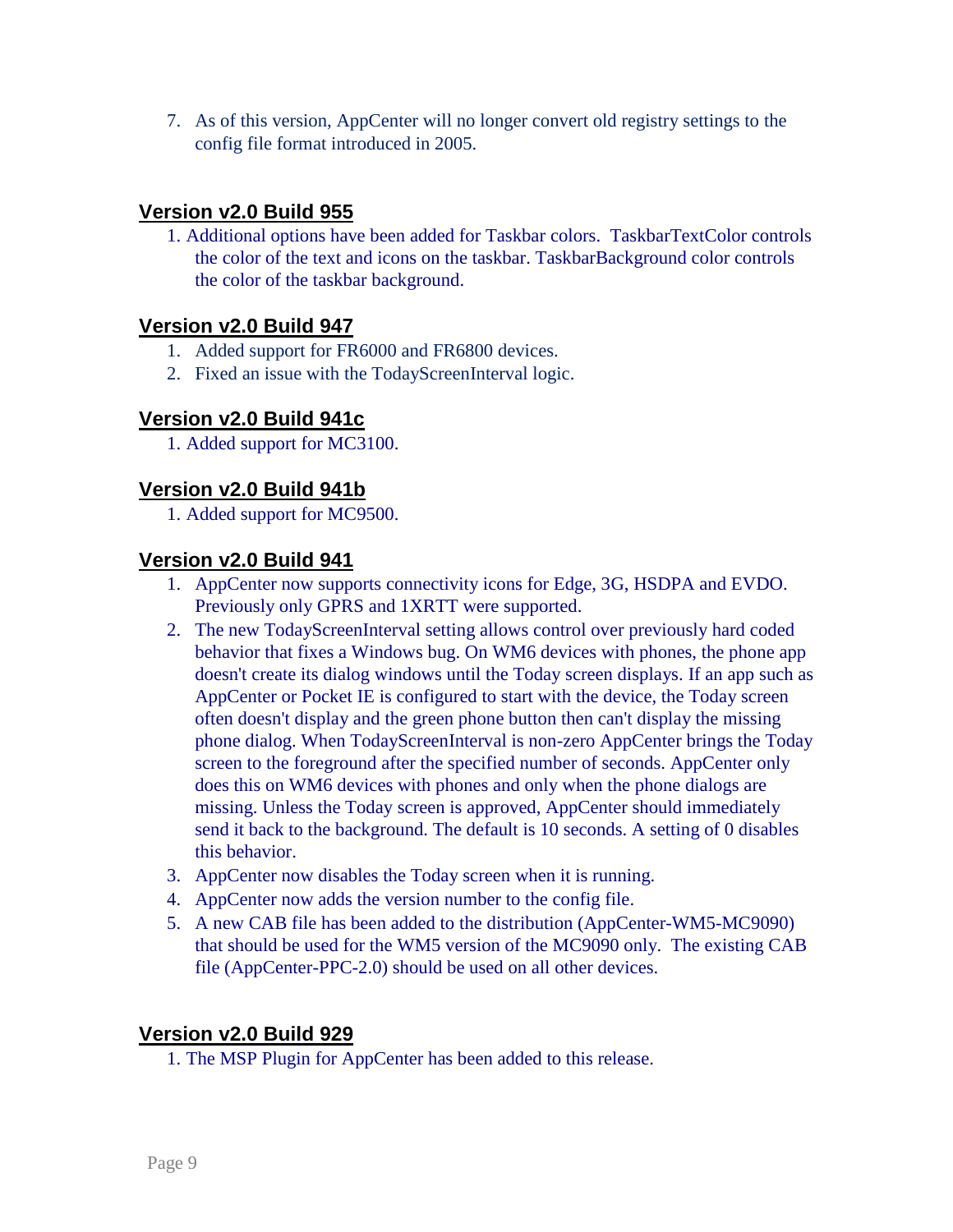## **Version v2.0 Build 903**

1. Support for WM 6.1 color scheme added.

#### **Version v2.0 Build 899**

- 1. Fixed bug on MC7506 device which was causing AppCenter to crash.
- 2. The maximum startup delay has been increased from 30 to 120 seconds.
- 3. The AppCenter admin program wasn't properly handling string settings with double quotes when saving the CFG file. This has been fixed.

#### **Version v2.0 Build 885**

- 1. Added support for Windows Mobile 6 devices.
- 2. Fixed a problem where the red phone button wasn't hanging up phone calls on some WM6 devices.
- 3. Fixed a problem where the red phone button wasn't being blocked in non-phone applications on some WM6 devices.
- 4. A new configuration file setting named BrowseControlPanel has been added. This setting is located on the Browse tab of the Options dialog and specifies whether or not control panel applets are included in the "Select a program..." dialog when creating a new approved program. The default is true which is compatible with previous versions.
- 5. There is a new config file setting named SuppressSmsNotifications. It defaults to false which is backwards compatible with previous versions. When set true, the "New Text Message" notification bubble is automatically closed.

#### **Version v2.0 Build 837**

1. A new configuration file setting named BlockTaskbarKey has been added. This setting is located on the Keys tab of the Options dialog. The main purpose of this setting is to block keys that bring up the start menu. This behavior was previously hardcoded in AppCenter and the default settings are consistent with past versions. Different keys bring up the start menu on different devices, so the default settings are not all needed on every device and can in fact interfere with desired behavior.

- 1. AppCenter now supports custom background bitmaps. There is no configuration file setting for this feature. Simply include a BMP, JPG, PNG, GIF or ICO file with the same name and location as the AppCenter EXE.
- 2. Additional options have been added to control the font size and foreground/background colors of the approved programs.
- 3. AppCenter can now be configured to display the list of approved programs in small icon and list mode.
- 4. The StoneStreetOne Bluetooth stack is now utilized when using the "Disable Bluetooth" security feature.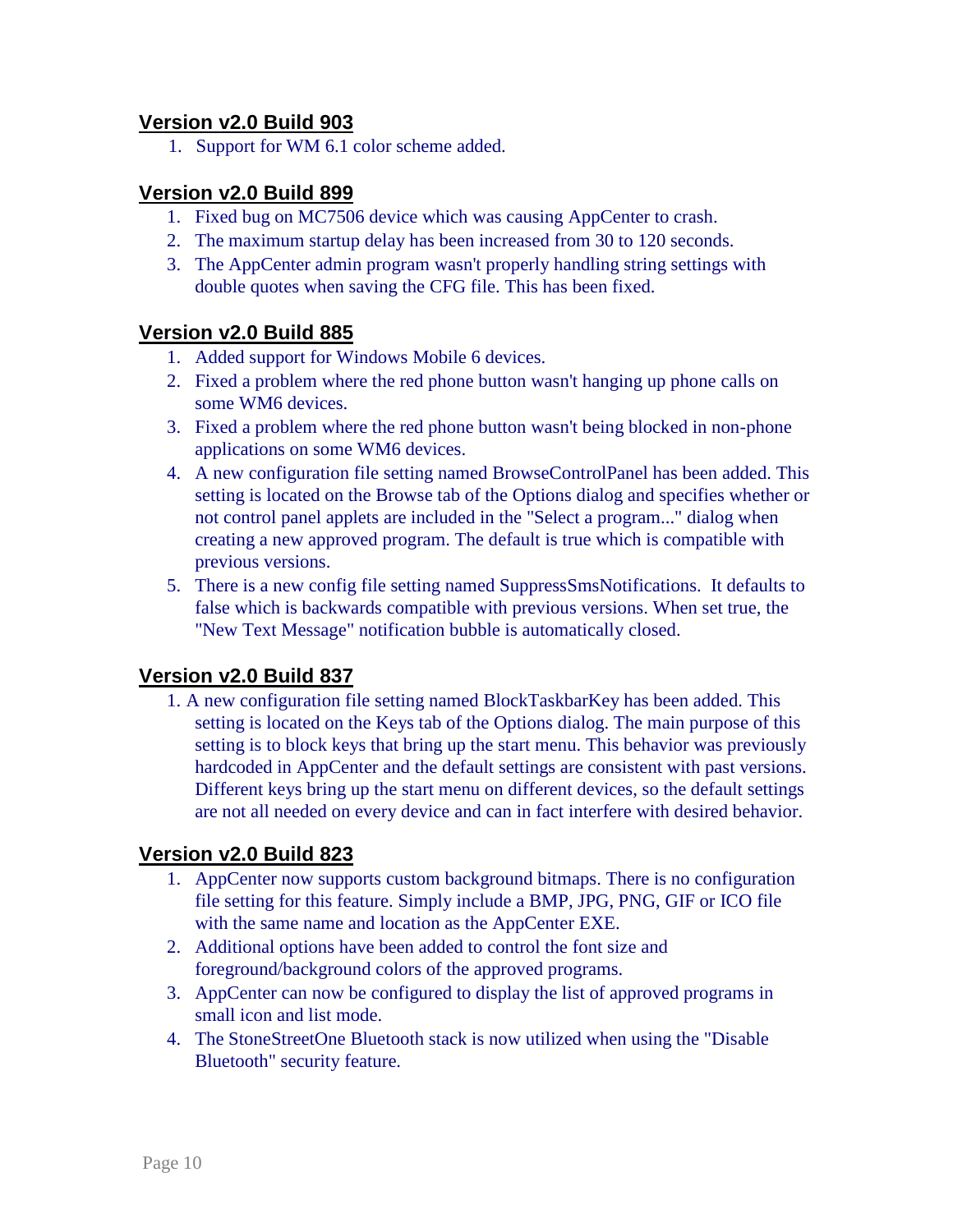5. Safeguarded the writing of the configuration file (CFG) to help prevent overwriting.

## **Version v2.0 Build 777**

1. The Symbol Fusion library, if available, is now used to calculate WLAN signal strength. Previously the Symbol S24 library was used on Symbol devices. This worked with Fusion 2.4 radios, but broke when Fusion 2.5 was introduced.

#### **Version v2.0 Build 715**

1. Several new options have been added to better support Phone Edition devices. Please refer to the AppCenter 2.0 WM - Admin Guide for further details.

BlockIncomingCalls – this setting is located on the phone options tab and defaults to false. When set true, AppCenter will hangup the phone whenever an incoming call is detected. This setting is only supported under WM5.

ShowPhoneIcons – this setting is located on the phone options tab and defaults to false. When set true, AppCenter will display icons for missed calls, unread text messages and voice mail. This setting is only supported under WM5.

VoiceMailPhoneNumber – this setting is located on the phone options tab and defaults to an empty string. If a number is specified, AppCenter will dial the number when the voice mail icon is tapped. This setting is only supported under WM5.

2. A new configuration file setting named ShowStandardIcons has been added. This setting works in conjunction with the HideStartMenu setting to control taskbar functionality and similar to HideStartMenu it can be configured on a program by program basis. Please refer to Appendix F of the AppCenter 2.0 WM – Admin Guide for details.

#### **Version v2.0 Build 669**

1. The DisableIR feature was causing a delayed start of AppCenter on some devices, following a reboot. This problem has been fixed.

- 1. A new configuration file setting named ShowConnectivity has been added. This setting is located under taskbar options. The default is false. When set true a connectivity icon is displayed on the taskbar. The icon indicates whether or not there is any connection available. All connection types are covered, including ActiveSync, Ethernet cradle, WLAN, WWAN and Bluetooth. This setting is only supported under WM5.
- 2. A new configuration file setting named AddWwanPhoneMenu has been added. This setting is located under taskbar options. The default is false. When set true a menu displays when the WWAN signal strength icon is tapped. The menu contains choices for turning the phone on and off. The ShowWwanSignalStrength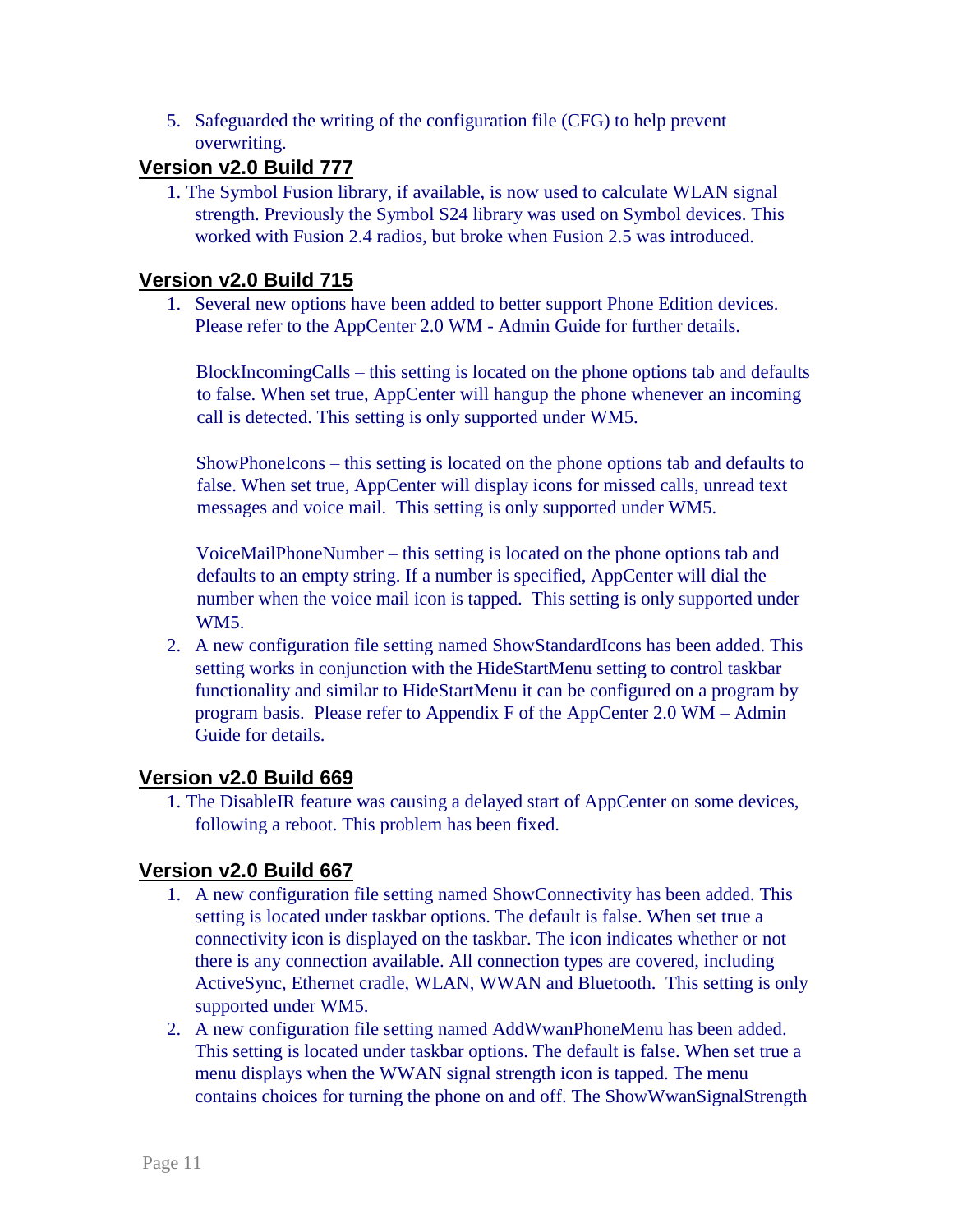settings must be true for this setting to have any effect. This setting is only supported on devices that have RIL installed.

## **Version v2.0 Build 639**

- 1. The WWAN icon was still showing signal strength after the WWAN radio was turned off. This has been fixed.
- 2. This build now waits up to 10 seconds for a valid platform registry key before failing. This should solve the cold reset issue where AppCenter was starting before the registry key.

## **Version v2.0 Build 597**

- 1. Additional work has been done to support Windows Mobile 5 specific UI changes.
- 2. Additional Admin options have been added:
	- 1. DisableMemoryCardInsert stops memory cards from being mounted in the file system
	- 2. DisableIR disables the "Receive all incoming beams" setting
	- 3. DisableBluetooth will turn off the Bluetooth radio on devices where the Windows CE BthSetMode function is operative
	- 4. DisableActiveSync disables a device from connecting via ActiveSync 5. Hide SIP allows the SIP to be displayed in the AppCenter user program. The "Hide SIP" setting defaults to true which is compatible with previous versions
- 3. To help reduce cluster in the configuration file more than one ExeName setting can be set for approved programs.
- 4. AppCenter now does a better job of calculating the default adapter name. The adapter name must be correct on all devices that want to display the MAC or IP address as the AppCenter title. The adapter name is also used on some devices to get the signal strength.

- 1. AppCenter now uses text-based (CFG) files to store the current configuration information. The registry is no longer used to store this information. When AppCenter 2.0 is first run on a device with a previous version of AppCenter installed it will read the current configuration from the registry and saves it to the new configuration file format.
- 2. Access to the AppCenter Administrator Configuration Options has now been broken out into a separate executable named AppCenterAdmin.exe. This file is not required to be deployed on the device for AppCenter to operate.
- 3. All AppCenter Administrative Configuration Options are now available through the AppCenterAdmin executable.
- 4. The new -Config command line option can be used to specify the location of the configuration (CFG) files and the log file.